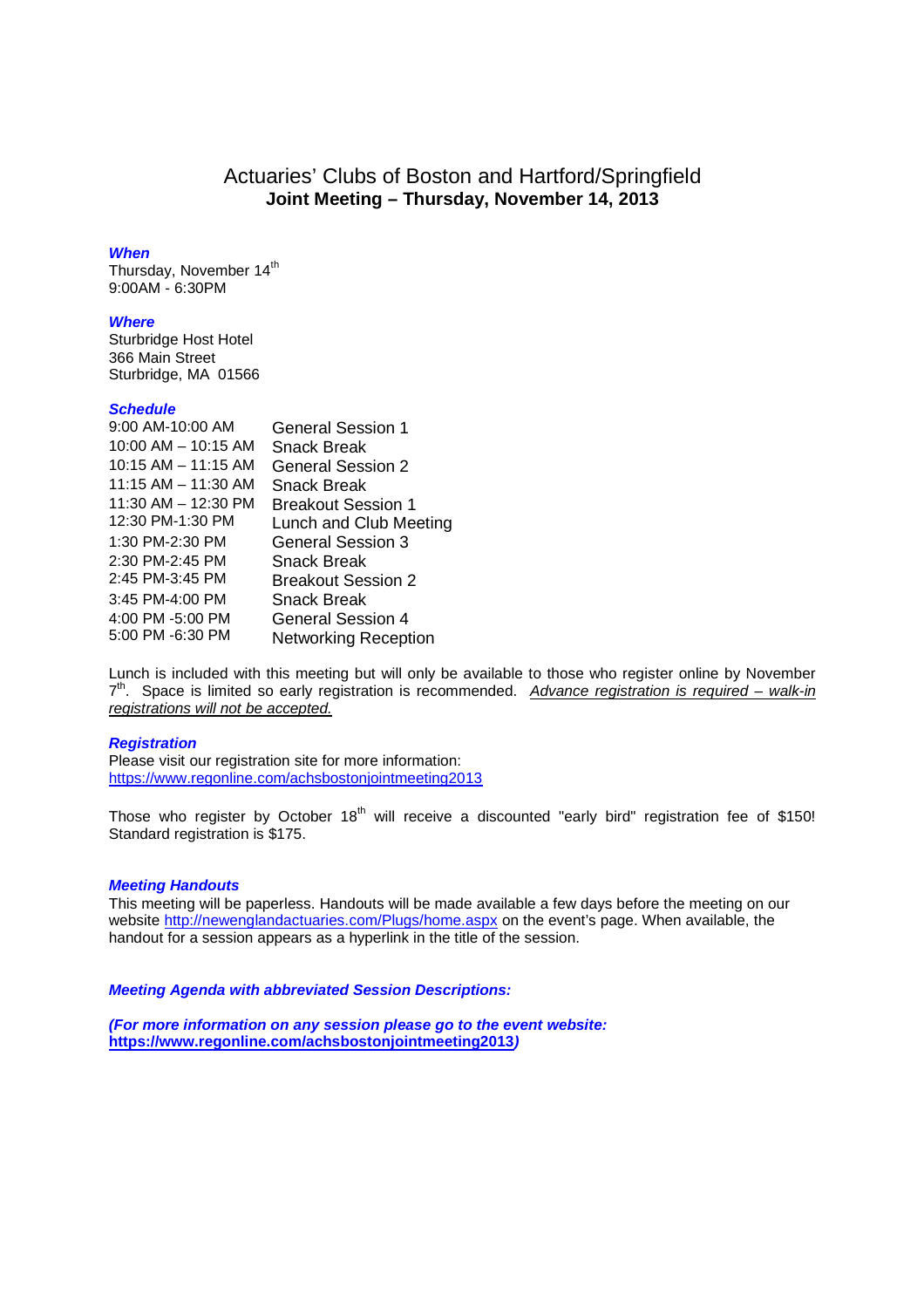## **Mark Freedman, SOA President : A Dialogue with the Society of Actuaries**

Please join SOA President Mark Freedman as he discusses the strategic direction of the Society of Actuaries and challenges facing the actuarial profession. This is a dialogue, so bring your ideas and questions for Mark during the Question-and-Answer portion of the Opening Session.

## **Steve Alpert, Chair, Public Interest Committee, American Academy of Actuaries: Beyond Actuarial Principals: Service, Advocacy and the Public Interest**

What is the actuary's number one obligation? What is the Academy of Actuaries' number one mission? What does it mean to serve the public or to act in the public interest? When should the Academy engage in advocacy work? Join us for an interactive discussion on these tough questions, and a chance to learn about the work of the Academy's Public Interest Committee.

## **Breakout Session 1**

A: Help! I'm Being Audited: Bob Crompton, Director- KPMG and Matthew Wininger, AVP & Actuary – Mass Mutual

Let's face it – few actuaries enjoy being audited. In this session, experienced auditors share insights on a typical audit process, discuss various approaches taken by auditors, help you avoid unnecessary audit pain, and discuss how to get the most from your next audit.

B: SOA Research: Misperceptions and Management of Retirement Risks: Carol Bogosian, President, CAB Consulting

The Society of Actuaries' Post Retirement Needs and Risk Committee has been directing research for over 15 years about retirement risks and issues arising during the near retirement and post-retirement years. There will be a discussion on some of the recent research, the most important findings from the 15 years of work and insights on how to use the information when working with employees, employers and other professionals providing retirement planning advice.

C: The Life and Health Insurance Industries: An Investment Analyst's View: Terence Martin, Director – Insurance Research, Conning

This session presents a forecast and analysis of the life insurance and health insurance industries from the viewpoint of an analyst. Actual results for 2008 to 2012 will be presented, including an analysis of capital movements, stock price movement, price to book value, plus Conning's projections through 2015, and a discussion of issues likely to affect those projections.

D: Company and Consulting Actuary Roles in Life Insurance Mergers and Acquisitions: Dominique Lebel, Director and Hartford Life Sector Market Leader - Towers Watson and Michael LeBeouf, Vice President and Chief Life Actuary - Prudential

Actuaries play a critical role on both sides - buy side and sell side - of life insurance M&A transactions. This session will discuss the M&A lifecycle and current trends from the perspectives of a company actuary and a consulting actuary.

### **Jim Mange, SOA Education Committee: SOA Education Update**

This session describes the SOA's current education pathway. At the end of the session, attendees will better understand how the SOA's current education system compares to the systems through which they